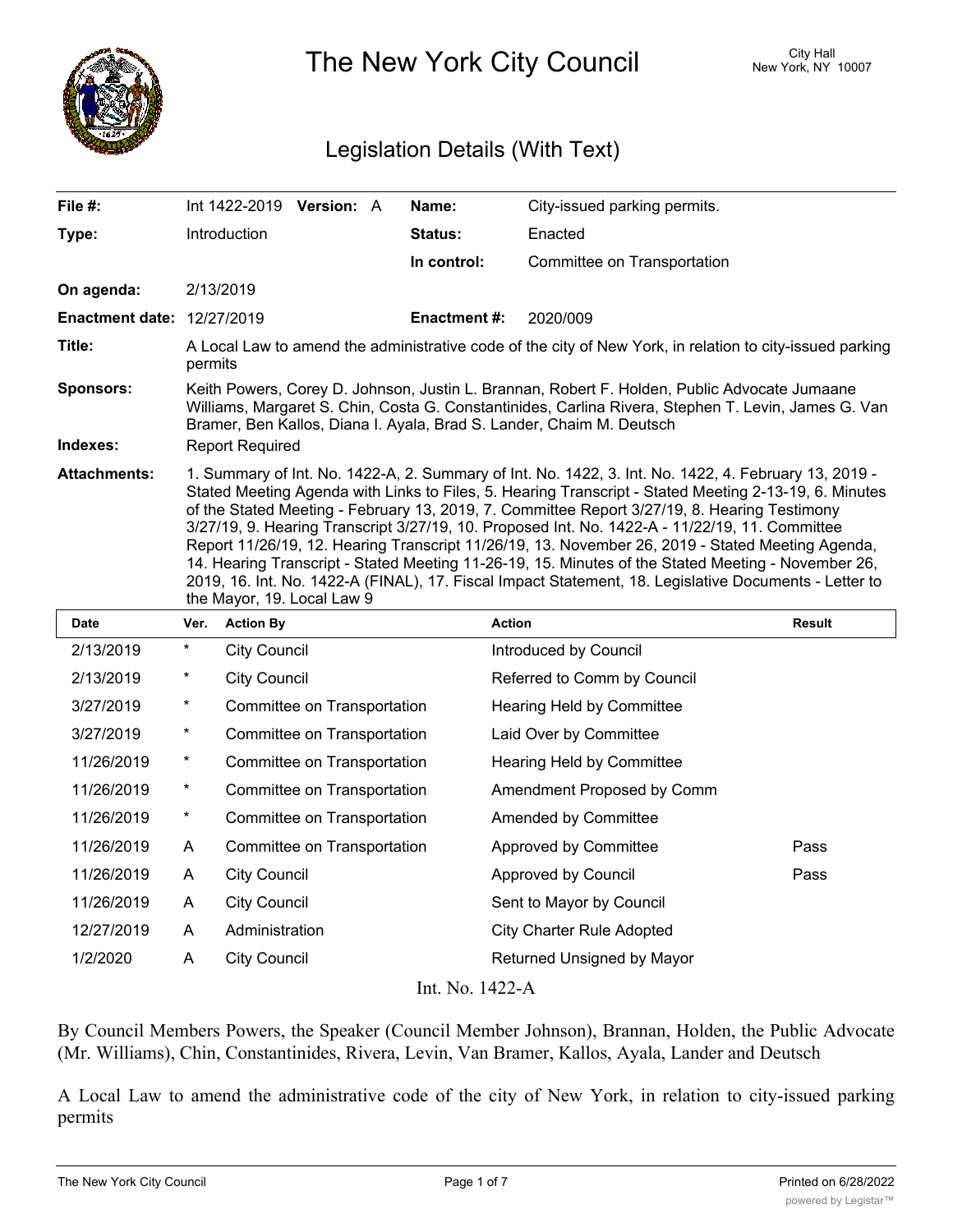## **File #:** Int 1422-2019, **Version:** A

Be it enacted by the Council as follows:

Section 1. Subchapter 2 of chapter 1 of title 19 of the administrative code of the city of New York is amended by adding a new section 19-162.3 to read as follows:

§ 19-162.3 City-issued parking permits. a. Definition. For purposes of this section, the term "city-issued parking permit" means a permit issued by the department or the department of education, if the commissioner has delegated authority to the department of education pursuant to subdivision b, that indicates permission to park in certain areas during certain times has been granted. The term shall not include a parking permit issued pursuant to sections 19-162.1 or 19-162.2, a parking permit issued to individuals with disabilities, or a singleuse parking permit.

b. Issuance. Notwithstanding any other provision of law, and except as provided in section 14-183, no other city agency shall issue a permit that indicates permission to park in certain areas during certain times has been granted; however, the commissioner may delegate authority to the department of education to issue such permits. In the event of such delegation, city-issued parking permits issued by the department of education shall continue to be subject to the requirements of subdivisions c, d, e, f, h, and i and any applicable rules promulgated by the department pursuant to subdivision g.

c. Term. A city-issued parking permit shall be valid for no more than one year unless suspended or revoked.

d. Application. 1. Each person applying for a city-issued parking permit or renewal thereof on behalf of themselves, their agency or non-profit entity shall file an application in such form and detail as the commissioner may prescribe, which may include inputting the required information into a permit application system.

2. An application for a city-issued parking permit or renewal thereof shall include, but need not be limited to, the following information:

(a) if applying on behalf of a city agency, the name of the city agency and the employee's relationship to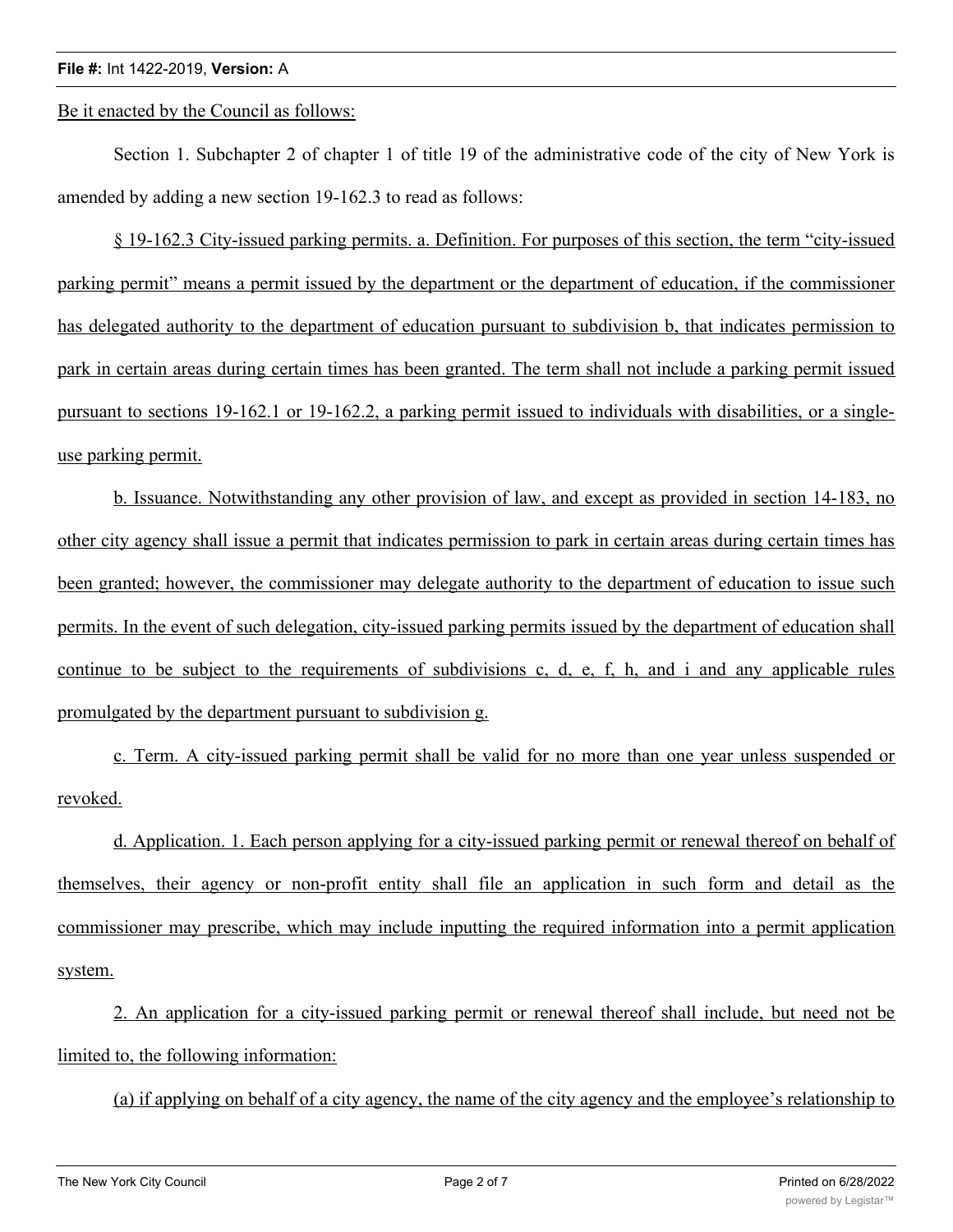## **File #:** Int 1422-2019, **Version:** A

such agency if issued to an individual;

(b) the license plate number of the vehicle or vehicles to be associated with such permit when associated with a specific vehicle or vehicles; and

(c) a statement articulating the justification for the permit need.

3. Upon the approval of an application, the department shall issue a city-issued parking permit to the applicant that may only be used with the vehicle or vehicles identified on such application when the permit is to be used with specific vehicles.

4. City-issued parking permits shall not be transferrable to another person or vehicle if issued to a specific individual or vehicle.

5. Whenever any information provided on such an application has changed, such agency shall notify the department within 10 days of such change.

e. Form of permits. A city-issued parking permit may be a physical permit or a programmable feature associated with a license plate number and shall contain the name of the sponsoring city agency, the expiration date of the permit, and a unique identifier or other technology designed to allow the city to detect valid permits. Such permit may contain any additional information or features as required by the department.

f. Permissible uses. 1. Parking with a city-issued parking permit shall be permitted in areas specified on or programmed into the permit and may allow for parking in some or all of the following areas:

(a) at parking meters;

(b) in truck loading and unloading zones;

(c) in "no standing/parking" areas except "authorized vehicles" or "authorized vehicle only", when such permit authorizes such use; and

(d) in "no parking" areas.

2. Parking with a city-issued parking permit shall not be permitted in the following areas, in addition to any areas designated by rule or specified on or programmed into the permit: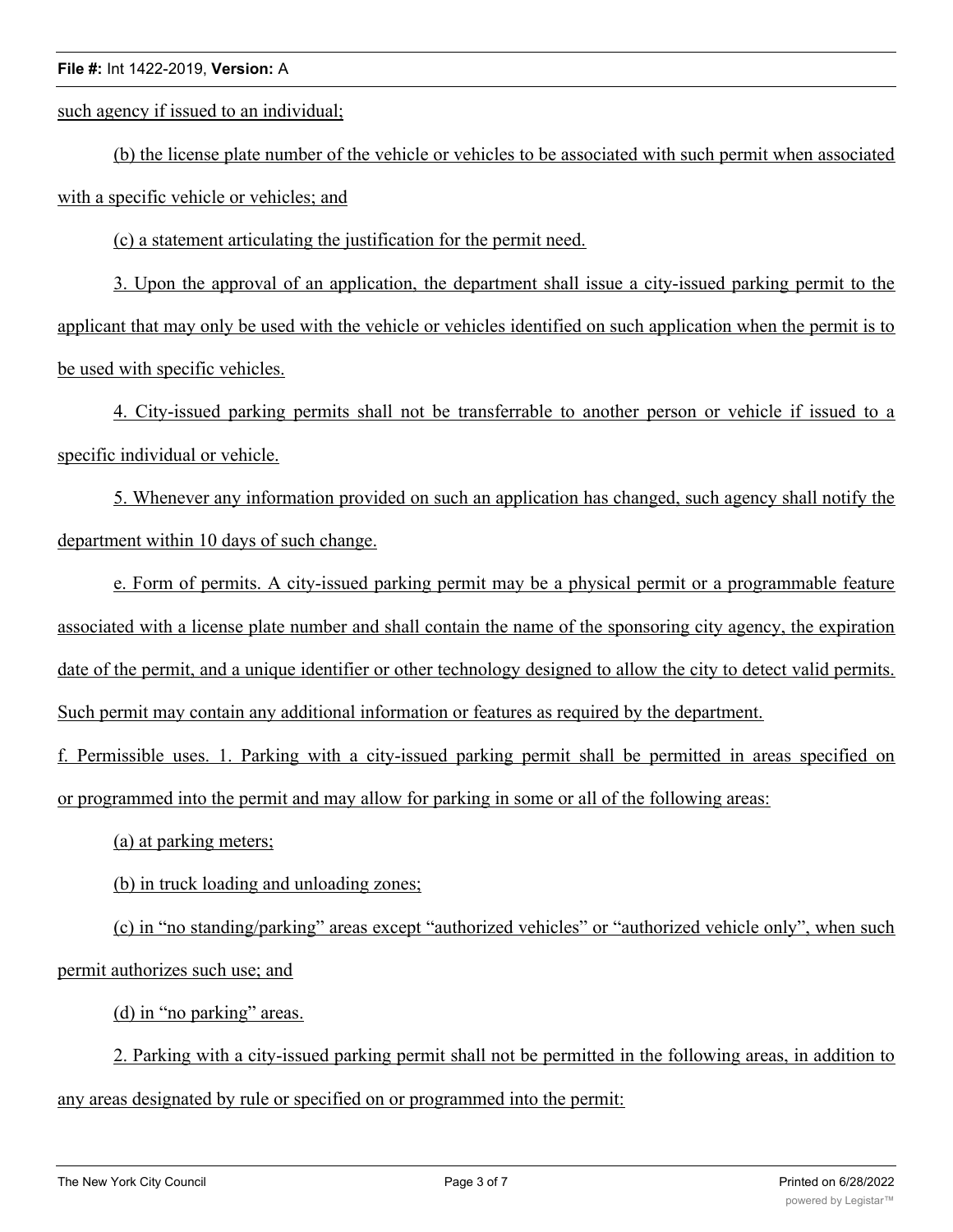(a) "no standing" areas;

(b) "no stopping" areas;

(c) fire hydrants;

(d) bus stops;

(e) areas where such parking would constitute double parking;

(f) driveways;

(g) bridges and highways; and

(h) carsharing parking spaces.

g. Rules. The department may promulgate such rules as are necessary to implement the provisions of this section.

h. Violations. Any violation of subdivision d of this section involving a material false statement or material fact concealed in connection with an application for a city-issued parking permit or renewal thereof shall upon conviction thereof be punishable by a civil penalty of not less than \$250 nor more than \$1,000. Civil violations issued pursuant to this section shall be adjudicated at the environmental control board or any tribunal established within the office of administrative trials and hearings designated by the commissioner.

i. Posting information. No later than January 31, 2021, the department and agencies delegated to issue parking permits by the commissioner shall post information online regarding the issuance of city-issued parking permits, including, but not limited to, the number of applications submitted and the number of such permits issued in the previous year, disaggregated by the sponsoring city agency in the case of the department. Such information shall be updated at least annually.

§ 2. Chapter 1 of title 14 of the administrative code of the city of New York is amended by adding a new section 14-183 to read as follows:

§ 14-183 Parking permits issued by the police department. a. The department may issue parking permits to city, state, or federal law enforcement agencies that indicate permission to park in certain areas during certain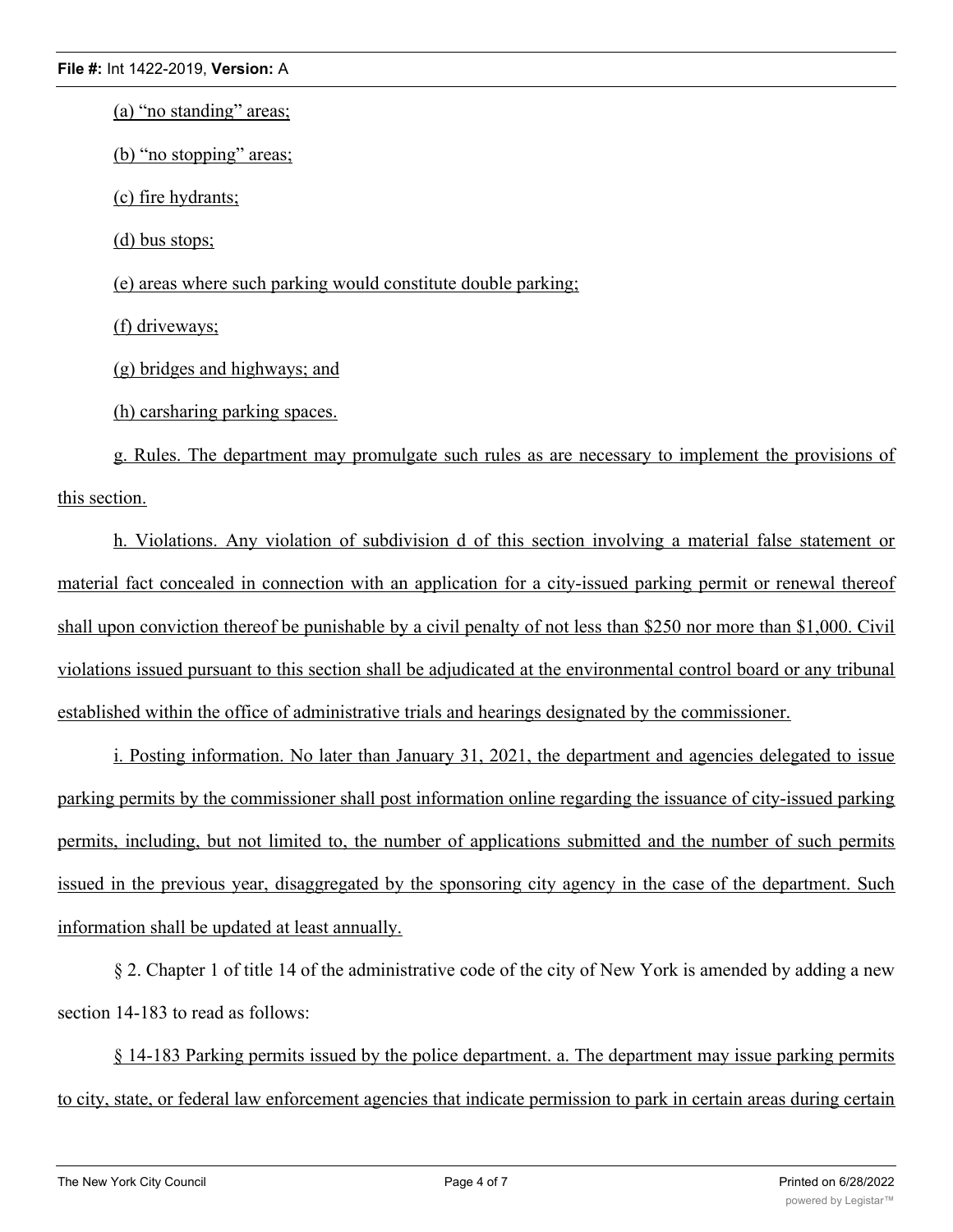## **File #:** Int 1422-2019, **Version:** A

times has been granted.

b. Such permits shall be valid for no more than one year unless suspended or revoked.

c. 1. Except for department fleet vehicles, an application for a parking permit or renewal thereof shall include, but need not be limited to, the following information:

(a) the name of the applicant ;

(b) the license plate number of the vehicle or vehicles to be associated with such permit; and

(c) a statement articulating the justification for the permit need.

2. Upon the approval of an application, the department shall issue a parking permit to the applicant that may only be used in the vehicle identified on such application.

3. Parking permits shall not be transferrable to another person or vehicle.

4. Whenever any information provided on such an application has changed, the permittee shall notify the department within 10 days of such change.

d. A parking permit may be a physical permit or a programmable feature associated with a license plate number. Such permit issued to a city shall contain the name of the agency. Such permit issued to an agency of the United States shall indicate that such permit is issued for federal law enforcement purposes. Such permit issued to an agency of the state of New York shall indicate that such permit is issued for state law enforcement purposes. All parking permits shall contain at least the expiration date of the permit and a unique identifier or other technology designed to allow the city to detect valid permits.

e. 1. Parking with a permit shall be permitted in areas specified on or programmed into the permit, and may allow for parking in some or all of the following areas:

(a) at parking meters;

(b) in truck loading and unloading zones;

(c) in "no standing/parking" except "authorized vehicles" or "authorized vehicle" only, when such permit authorizes such use; and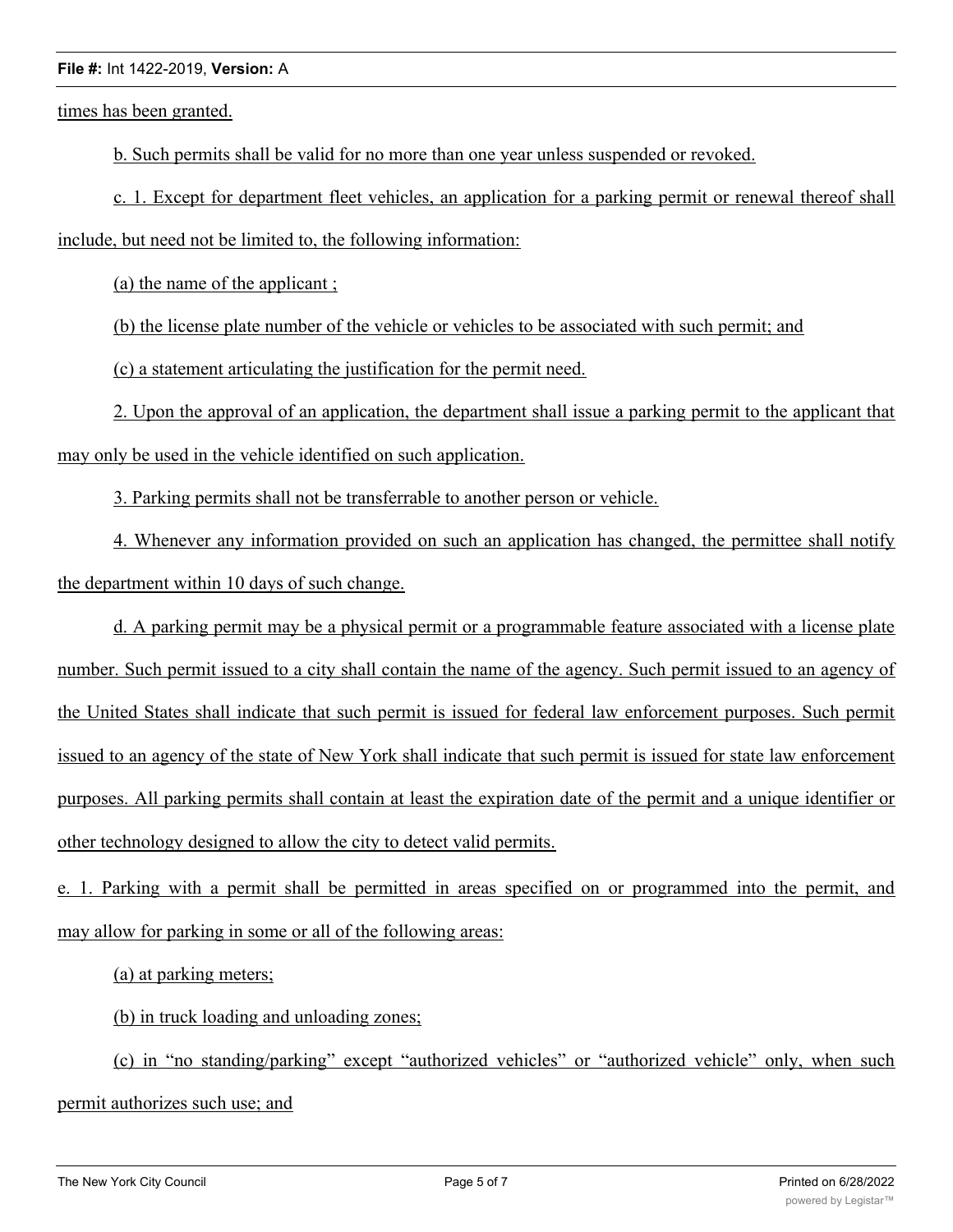(d) in "no parking" areas.

2. Parking with a permit shall not permitted in the following areas:

(a) "no standing" areas;

(b) "no stopping" areas;

(c) fire hydrants;

(d) bus stops;

(e) areas where such parking would constitute double parking;

(f) driveways;

(g) bridges and highways;

(h) carsharing parking spaces; and

(i) any other location as designated by the commissioner, taking into consideration traffic rules promulgated by the department of transportation after the effective date of this law.

f. The department may promulgate such rules as are necessary to implement the provisions of this section.

g. Any violation of subdivision c of this section involving a material false statement or material fact concealed in connection with an application for a parking permit or renewal thereof shall upon conviction thereof be punishable by a civil penalty of not less than \$250 nor more than \$1,000. Civil violations issued pursuant to this section shall be adjudicated at the environmental control board or any tribunal established within the office of administrative trials and hearings designated by the commissioner.

h. No later than January 31, 2021, the department shall post information online regarding the issuance of city-issued parking permits, including, but not limited to, the number of applications submitted and the number of such permits issued in the previous year. Such information shall be updated annually.

i. Individuals holding permits issued pursuant to this section shall be subject to the rules of the department of transportation relating to the issuance of separate parking violations for the misuse or fraudulent